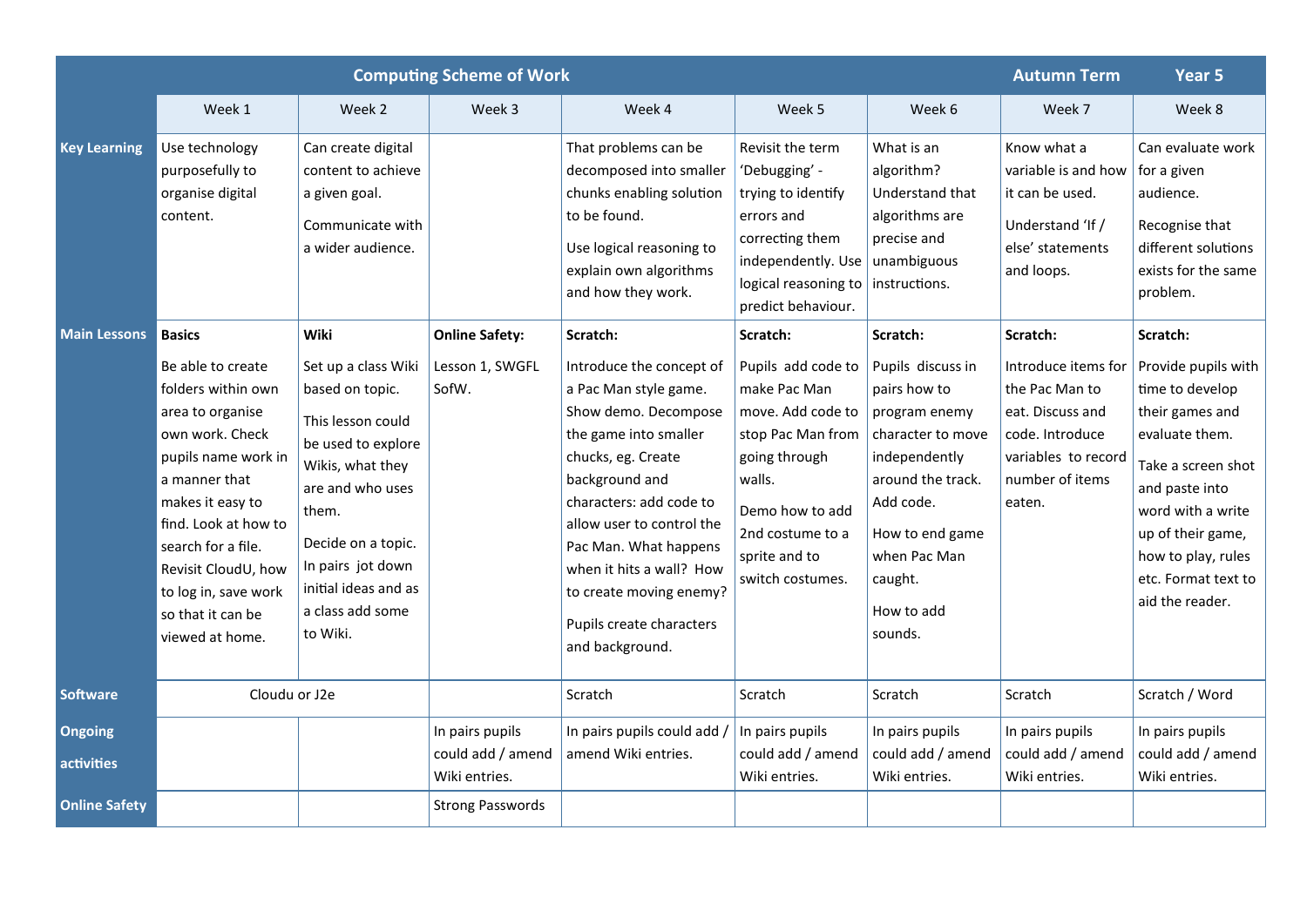| <b>Computing Scheme of Work</b> |                                                                                                                                                                                                                                                                |                                                                                                                                                              |        |                                                                                                                                                                                                                                                                                                                                                                                                                 |                                                                                                                                                                                                                                                    |                                                                                                                                                                                                                                                                                                                                                                                                                     | <b>Spring Term</b>                                                                                                                                                                                                            | Year 5                                           |
|---------------------------------|----------------------------------------------------------------------------------------------------------------------------------------------------------------------------------------------------------------------------------------------------------------|--------------------------------------------------------------------------------------------------------------------------------------------------------------|--------|-----------------------------------------------------------------------------------------------------------------------------------------------------------------------------------------------------------------------------------------------------------------------------------------------------------------------------------------------------------------------------------------------------------------|----------------------------------------------------------------------------------------------------------------------------------------------------------------------------------------------------------------------------------------------------|---------------------------------------------------------------------------------------------------------------------------------------------------------------------------------------------------------------------------------------------------------------------------------------------------------------------------------------------------------------------------------------------------------------------|-------------------------------------------------------------------------------------------------------------------------------------------------------------------------------------------------------------------------------|--------------------------------------------------|
|                                 | Week 1                                                                                                                                                                                                                                                         | Week 2                                                                                                                                                       | Week 3 | Week 4                                                                                                                                                                                                                                                                                                                                                                                                          | Week 5                                                                                                                                                                                                                                             | Week 6                                                                                                                                                                                                                                                                                                                                                                                                              | Week 7                                                                                                                                                                                                                        | Week 8                                           |
| <b>Key Learning</b>             | Can talk about their work<br>$\bullet$<br>and make improvements<br>based on feedback.<br>Can comment on the<br>success of their work in<br>relation to the intended<br>audience.<br>Recognises the audience<br>when designing and<br>creating digital content. |                                                                                                                                                              |        | Recognise that computers have<br>$\bullet$<br>no intelligence and can do<br>nothing without a program.<br>Know that computers collect<br>$\bullet$<br>data from various inputs<br>including sensors.<br>Know the difference between<br>$\bullet$<br>hardware and software<br>Know the difference between an<br>$\bullet$<br>operating system and office<br>products.<br>Know the main parts of the<br>computer. | Know the<br>$\bullet$<br>difference<br>between web<br>browsers and<br>search engines.<br>Understand the<br>$\bullet$<br>difference<br>between the<br>www and the<br>internet.<br>Understand<br>$\bullet$<br>how data is<br>transferred<br>across a | To use a range of software to<br>$\bullet$<br>create, store and edit digital<br>content.<br>Can recognise different forms of<br>data, number, text, pictures.<br>Understand that different<br>programs work with different<br>types of data.<br>Able to sort and order the data<br>$\bullet$<br>and answer questions based on<br>it.<br>Recognises that inaccurate data<br>$\bullet$<br>will lead to wrong answers. |                                                                                                                                                                                                                               |                                                  |
| <b>Main Lessons</b>             | <b>Online Safety:</b><br>Lesson 2, SWGFL<br>SofW.                                                                                                                                                                                                              | <b>Publisher Style</b><br>Create a leaflet. Be aware of<br>audience before starting. Ensure<br>pupils can import pictures, control<br>fonts, and the layout. |        | <b>Computer networks:</b><br>What is a computer?<br>Be able to identify the various parts,<br>screen, computer, keyboard, etc. Be<br>able to identify inputs and outputs.                                                                                                                                                                                                                                       | <b>Computer networks:</b><br>How to send messages $ $<br>across a network.<br>Pupils to devise a<br>method of sending<br>information across the<br>room using only a<br>bulb, battery and<br>wires. (Morse code)                                   | <b>Data Handling:</b><br>Learn to add data<br>to a spread sheet<br>and format it<br>correctly. Pupils to<br>learn how to add<br>columns, find the<br>average etc.                                                                                                                                                                                                                                                   | <b>Data Handling:</b><br>Use previous<br>spread sheet to<br>create a graph.<br>Use data and graph<br>to answers<br>questions set.<br>Copy and paste<br>graph and data<br>into Word style<br>document to write<br>up findings. | Online<br>Safety:<br>Lesson 3,<br>SWGFL<br>SofW. |
| <b>Software</b>                 |                                                                                                                                                                                                                                                                | Publisher / J2E                                                                                                                                              |        |                                                                                                                                                                                                                                                                                                                                                                                                                 |                                                                                                                                                                                                                                                    | Excel / J2E                                                                                                                                                                                                                                                                                                                                                                                                         | Excel / J2E / Word                                                                                                                                                                                                            |                                                  |